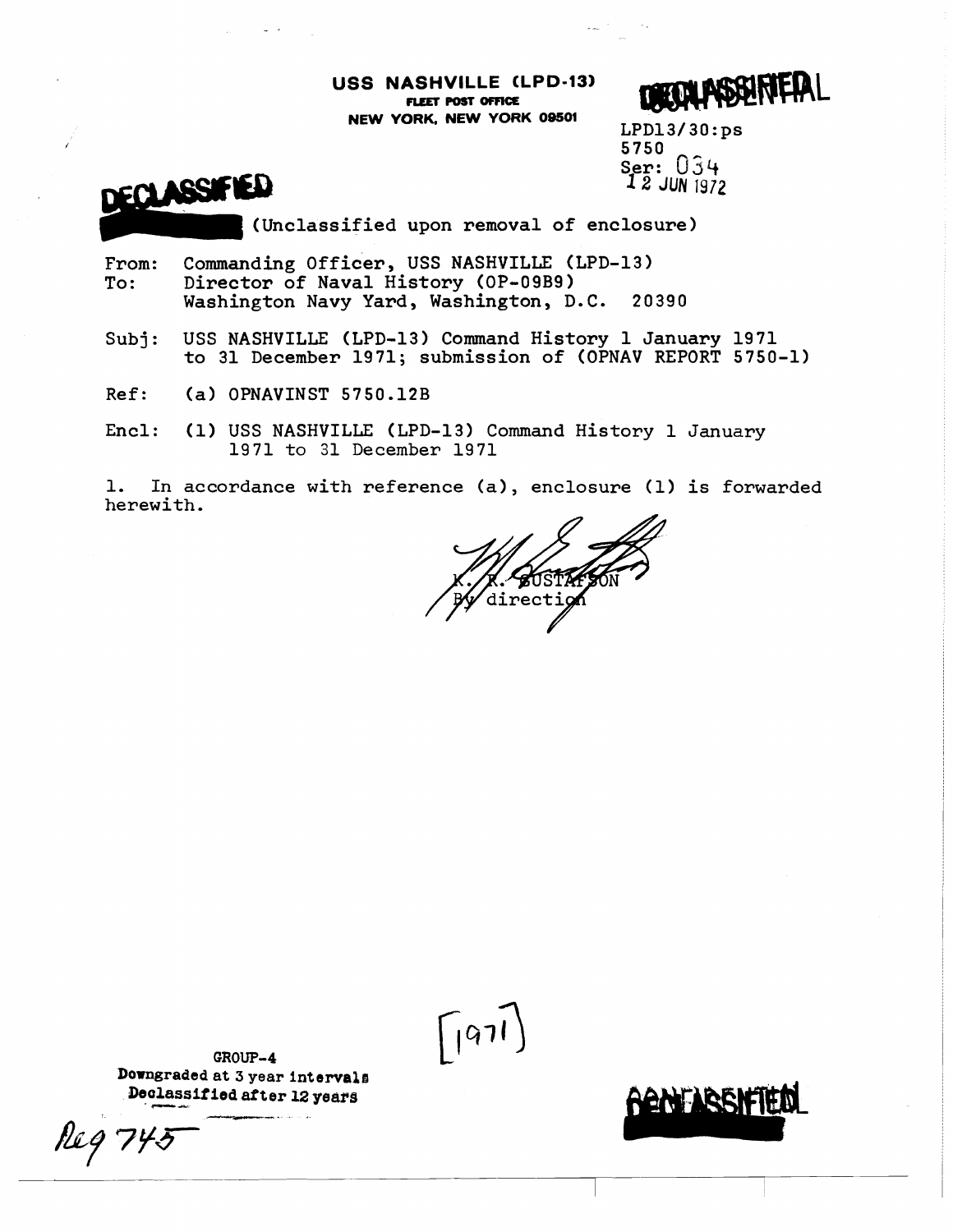DECLASSIFIED



USS NASHVILLE (LPD-13) COMMAND HISTORY 1971



1. Chronology of Highlights

a. 1 to 17 January: Moored at Naval Station, Norfolk, Virginia. Restricted availability through 7 January.

b. 15 January: Captain D. F. MILLIGAN relieved Captain F. R. FAHLAND as Commanding Officer, USS NASHVILLE (LPD-13).

c. 18 to 30 January: Participated in Firex in vicinity of Vieques Island, Puerto Rico.

d. 31 January to 9 February: Moored at Naval Station, Norfolk, Virginia.

e. 10 February to 27 February: Participated in Firex in vicinity of Vieques Island, Puerto Rico. Liberty ports at St. Thomas, Virgin Islands and Port Everglades, Florida.

f. 28 February to 14 March: Moored at Naval Station, Norfolk, Virginia.

g. 15 to 19 March: Type training in Virginia Capes.

h. 22 to 29 March: Type training in Virginia Capes.

i. 30 March to 15 April: Moored at Naval Station, Norfolk, Virginia.

**j.** 16 April: Departed Naval Station Norfolk, Virginia for deployment to the Mediterranean Sea with the **U.S.** SIXTH FLEET.

k. 1 to 12 May: Participated in Dawn Patrol, a major SIXTH FLEET exercise.

1. 19 to 29 August: Participated in National Week X, a major SIXTH FLEET exercise.

**m.** 10 October: Returned to U.S. Naval Amphibious **Base,**  Little Creek, Virginia.

n. 11 October to 10 November: Stand down period,

**o.** 22 November: Shifted berths to Naval Station, Norfolk, Virginia.

**p.** 29 December: Became a unit of the Caribbean Ready Group.

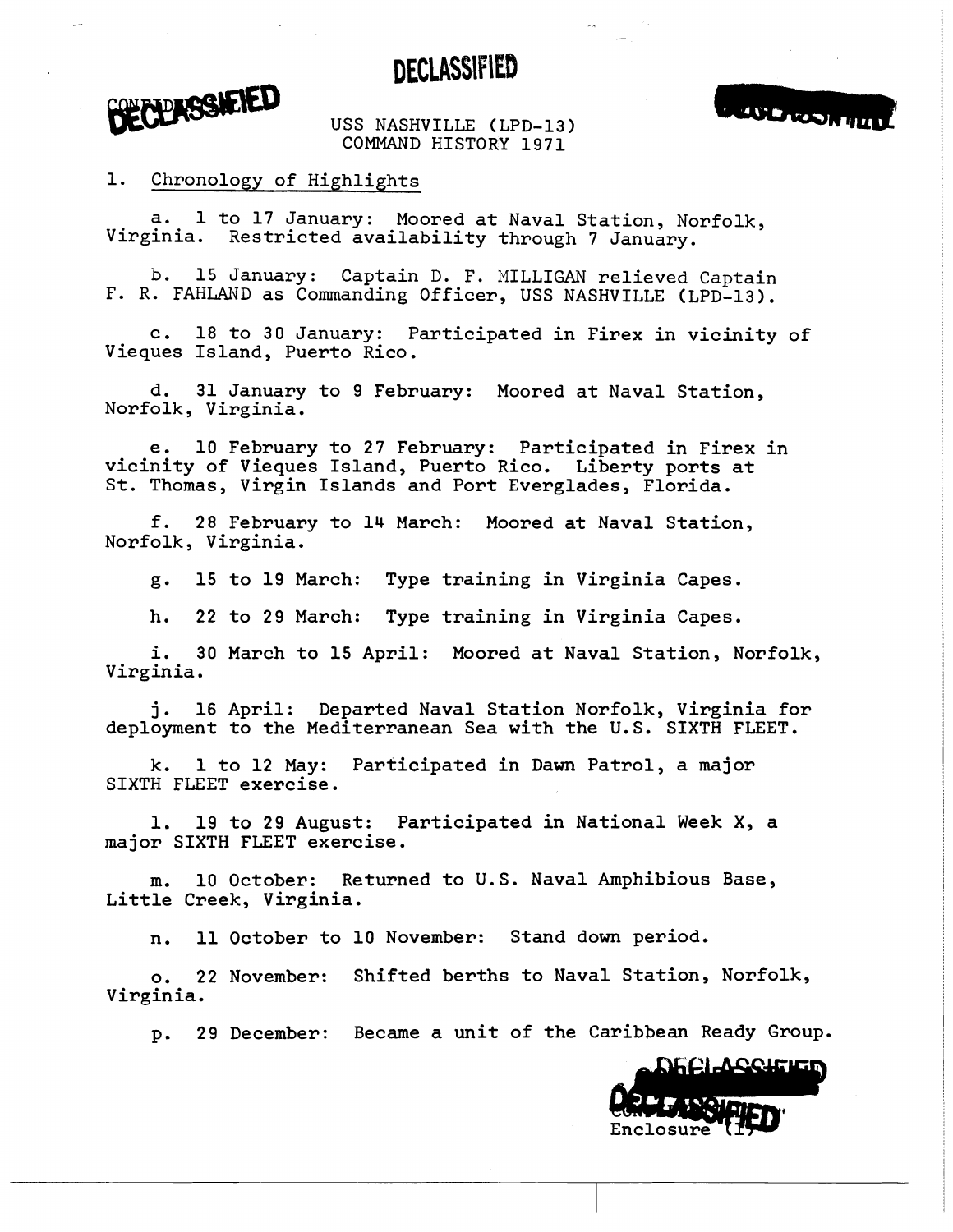## **DECLASSIFIED**

CSIFIED **VISSING** 

## 2. Basic Narrative

a. Command Organization

(1) Commanding Officer: Captain Frank R. FAHLAND, USN. Dates of command 14 February 1970 to 15 January 1971. Captain<br>Donald F. MILLIGAN, USN. Dates of command 15 January 1971 through 31 December 1971.

**(2)** Home port: U.S. Naval Station, Norfolk, Virginia.

**(3)** Mission of the Ship: The LPD is the newest and most versatile class of amphibious assualt ships, In an amphibious assualt, it offers the tactical flexibility of either:

(a) vertical envelopment -- rapid attack by helicopters from the flight deck to landing zones on the enemy's flanks or rear; or

**(b)** beach landings by assualt boat waves launched from the floodable boat well; or

(c) a combination of the two.

The LPD can transport about 860 marines along with their combat vehicles and equipment.

(4) Composition of Command: As of 31 December 1971 there were 29 officers and 385 enlisted assigned to USS NASHVILLE, The ship was on that date a unit of Amphibious Squadron Six.

**b,** Operations

(1) After participating in firing exercises in the vicinity of Vreques Island, Puerto Rico in January and February and making port visits to St. Thomas, Virgin Islands, Port Everglades, Florida and Roosevelt Roads, Puerto Rico, the ship had two weeks of Type Training in the Virginia Capes Operating Areas in preparation for deployment with the Sixth Fleet.

(2) On 16 April NASHVILLE departed from Naval Station, Norfolk and proceeded to Morehead City, North Carolina where marines and amphibious vehicles and equipment were loaded for the deployment. Commander Thirty Second Marine Amphibious Unit **was**  embarked at Morehead City and used NASHVILLE as his flagship for the duration of the Mediterranean Cruise.